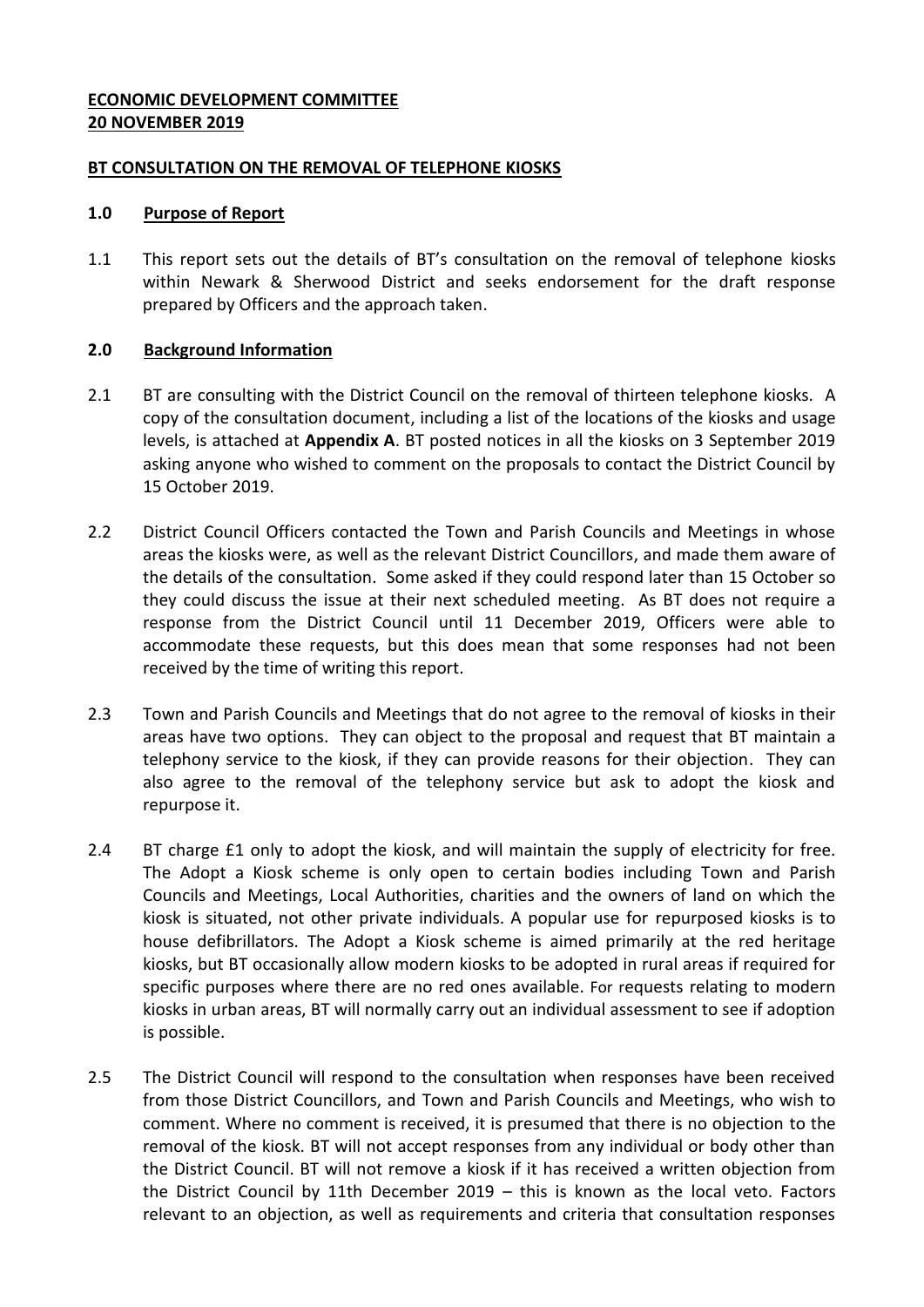should meet, are set out in Ofcom's guidance on procedures for the removal of public call boxes, which is attached as **Appendix B**.

# **3.0 Proposed Approach**

- 3.1 It proposed that where Town and Parish Councils and Meetings wish to adopt a kiosk and repurpose it, the District Council will support this in the consultation response. It is also suggested that the District Council support Town and Parish Councils and Meetings, and District Councillors, where they object to the removal of the telephony service from a kiosk and are able to provide a valid basis for their objection. Beyond this, there are two kiosks in Newark where Newark Town Council and the Ward Members have not objected to removal, but District Council Officers recommend objecting due to relatively high levels of usage and the large number of households in the vicinities. The kiosk near the railway bridge on North Gate had 200 calls over a 12 month period, and the kiosk on the corner of Barnby Road and Cromwell Road had 78 calls over a 12 month period.
- 3.2 A copy of the draft District Council response is attached at **Appendix C** for approval.

# **4.0 Equalities Implications**

4.1 None identified, it is not believed that this issue will have different implications for different groups with protected characteristics.

### **5.0 Financial Implications (FIN19-20/7946)**

5.1 There are no direct financial implications arising from this report.

### **6.0 Community Plan – Alignment to Objectives**

6.1 The maintenance of telephony services in certain kiosks could contribute to the reduction of crime and anti-social behaviour, and increase feelings of safety in our communities, by facilitating emergency calls. The provision of defibrillators in repurposed kiosks could contribute to improving the health and wellbeing of local residents. The maintenance or repurposing of kiosks will enhance and sustain town centres.

### **7.0 RECOMMENDATIONS that:**

- **a) the report be noted and the proposed approach endorsed; and**
- **b) Appendix C, subject to any additional comments from Committee and outstanding comments from Town and Parish Councils and Meetings, be approved as the District Council's response to BT's consultation on the removal of telephone kiosks.**

### **Reason for Recommendations**

**So that the report can be noted and the proposed approach endorsed, and so that a District Council response can be submitted to BT's consultation on the removal of telephone kiosks.**

#### Background Papers - Nil